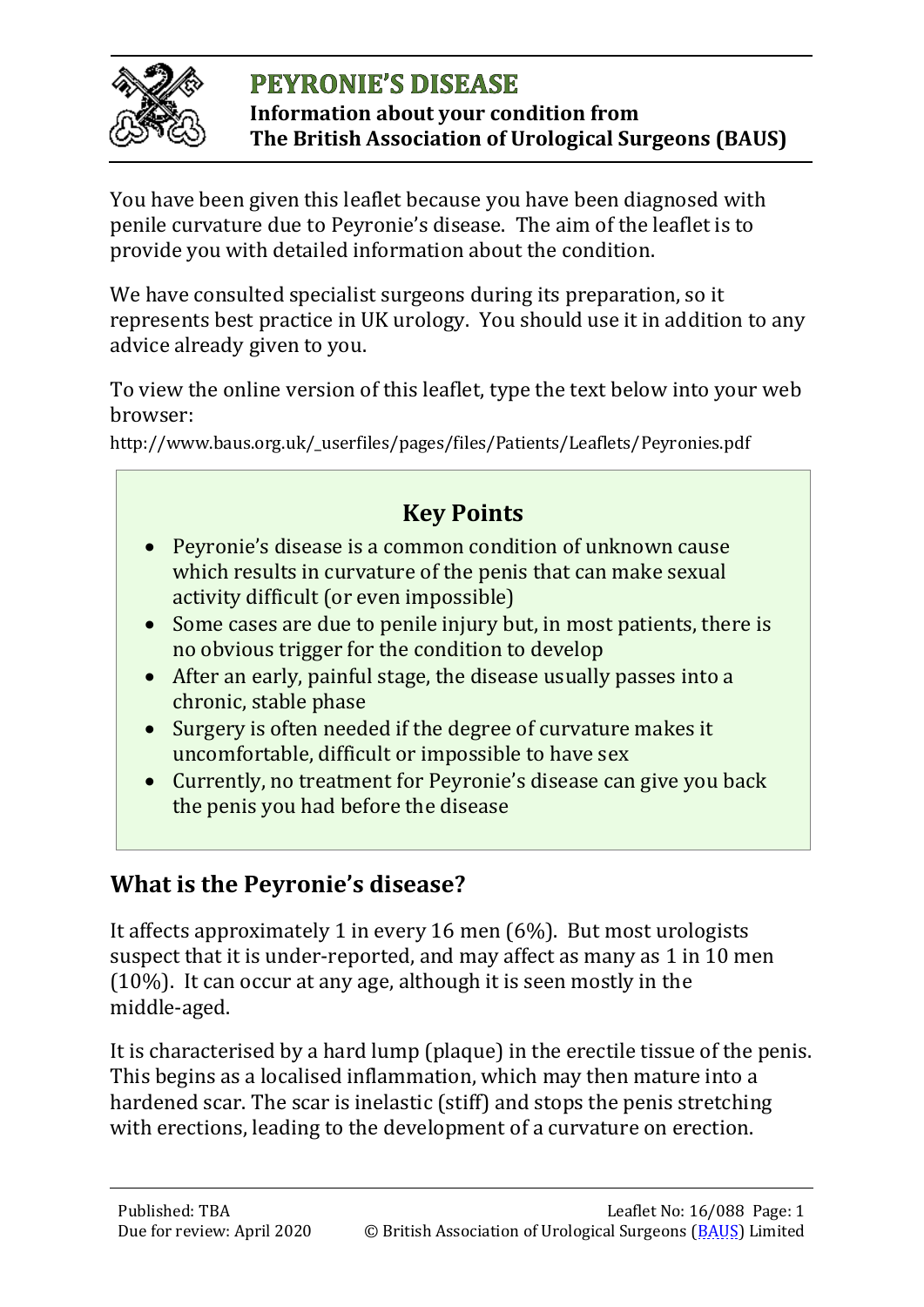It is not a condition you can "catch" from sexual activity, and you cannot pass it on. It is not a form of cancer, nor does it become malignant over time.

# **How does it develop?**

There are two erectile cylinders (corpora cavernosa) running along the penis (pictured). The inner membrane of each cylinder is a sheath of elastic fibres. Connective tissue forms a septum between the two chambers. This attaches at the top and bottom of the penis. If the penis is abnormally squeezed or bent, the area where the septum attaches to the elastic fibres may over-stretch. This injures the lining and ruptures the small blood vessels. In older men, reduced elasticity, disease of the arteries and diabetes all increase the likelihood of scarring after an injury to the penis.



The damaged area may then heal slowly and abnormally. In most patients, the injury heals within a year and the plaque does not advance beyond its early inflammatory phase. In more persistent cases, the plaque is replaced by tough, fibrous tissue and may even form hard, calcium deposits.

Although injury explains some cases of Peyronie's disease, it does not explain why most plaques develop slowly with no apparent injury. Nor does it explain why some plaques disappear quickly.

There is an association with high blood pressure, diabetes, raised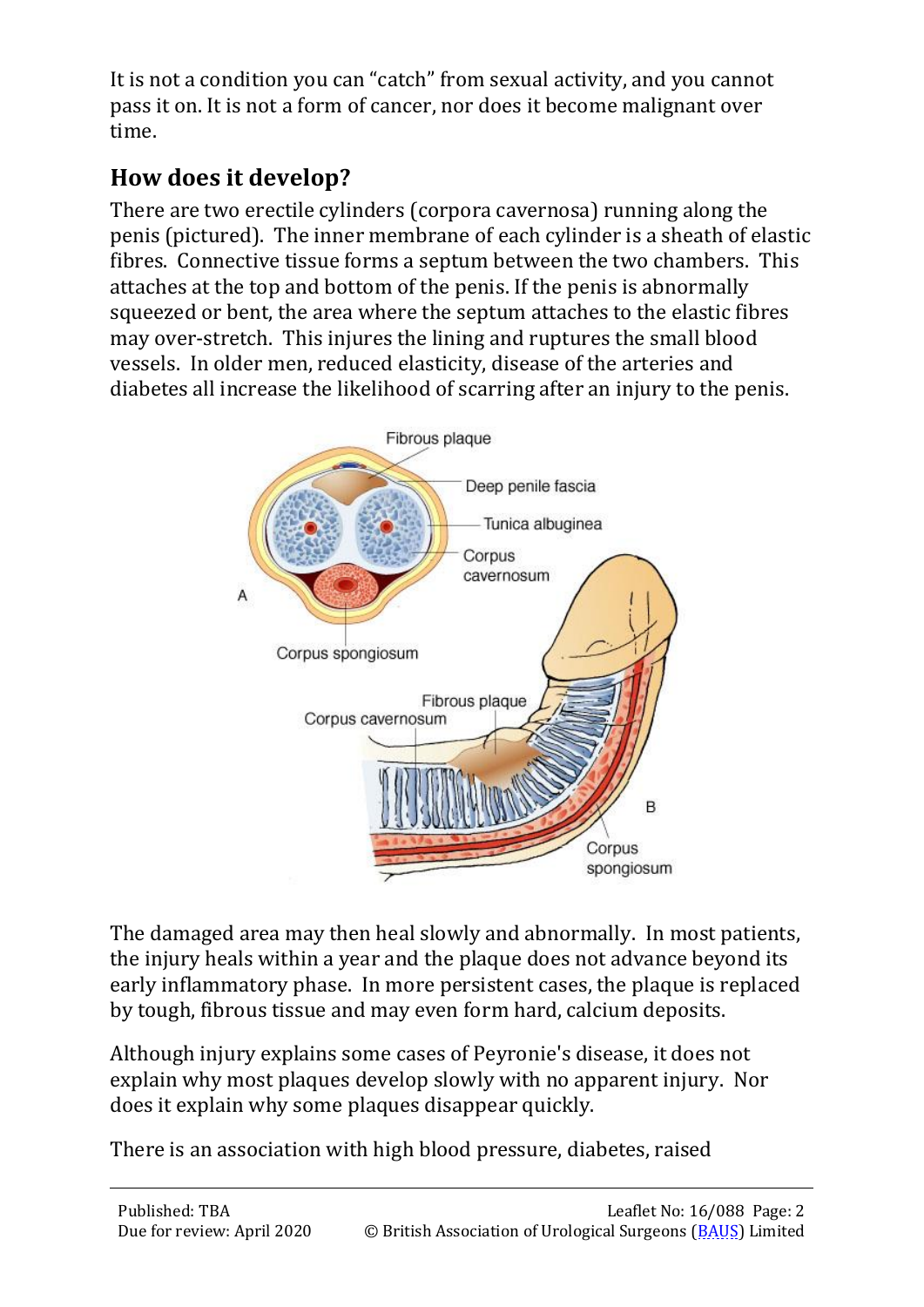cholesterol levels, ischaemic heart disease and arteriosclerosis as well as with certain drugs (beta-blockers, anti-ulcer agents, antidepressants and antihistamines).

About 1 in 5 men (20%) with Peyronie's disease also develop fibrosis (scarring) in other elastic tissues of the body (e.g. the palm of the hand or the sole of the foot). The commonest example is the condition known as [Dupuytren's contracture](http://www.nhs.uk/conditions/Dupuytrens-contracture/Pages/Introduction.aspx) of the hand.

In some men with Peyronie's disease, there is a clear family history of the condition, suggesting that it may be inherited.

## **What problems does it cause?**

Peyronie's disease can affect the penis by causing:

### • **Curvature of the penis**

The inelasticity (rigidity) of the plaque means it cannot stretch as the rest of the penis does when you get an erection. A plaque on the top of the penis causes the penis to bend upward; on the underside, it causes a downward bend. In some cases, the plaque develops centrally, leading to indentation and shortening. Pain, bending, and emotional distress may then limit sexual intercourse; and

### • **Erectile dysfunction (impotence)**

This occurs due the effect of the plaque reducing blood flow in the penis, but can also a loss of sexual confidence because of the change in shape of the penis.

Once Peyronie's disease develops, it usually changes the penis permanently. While most treatments can limit the effect of the condition on the penis, nothing can take the penis back to how it was before.

# **How does it change over time?**

The disease generally goes through two stages:

• **A painful, inflammatory phase**

This usually lasts for three to six months. There is no way to tell when the acute phase has ended, but easing of the pain usually heralds it; and

### • **A chronic or stable phase**

You are usually in this phase at least 6 months after the pain has stopped. During this time, no new changes occur to the shape or curvature of the penis.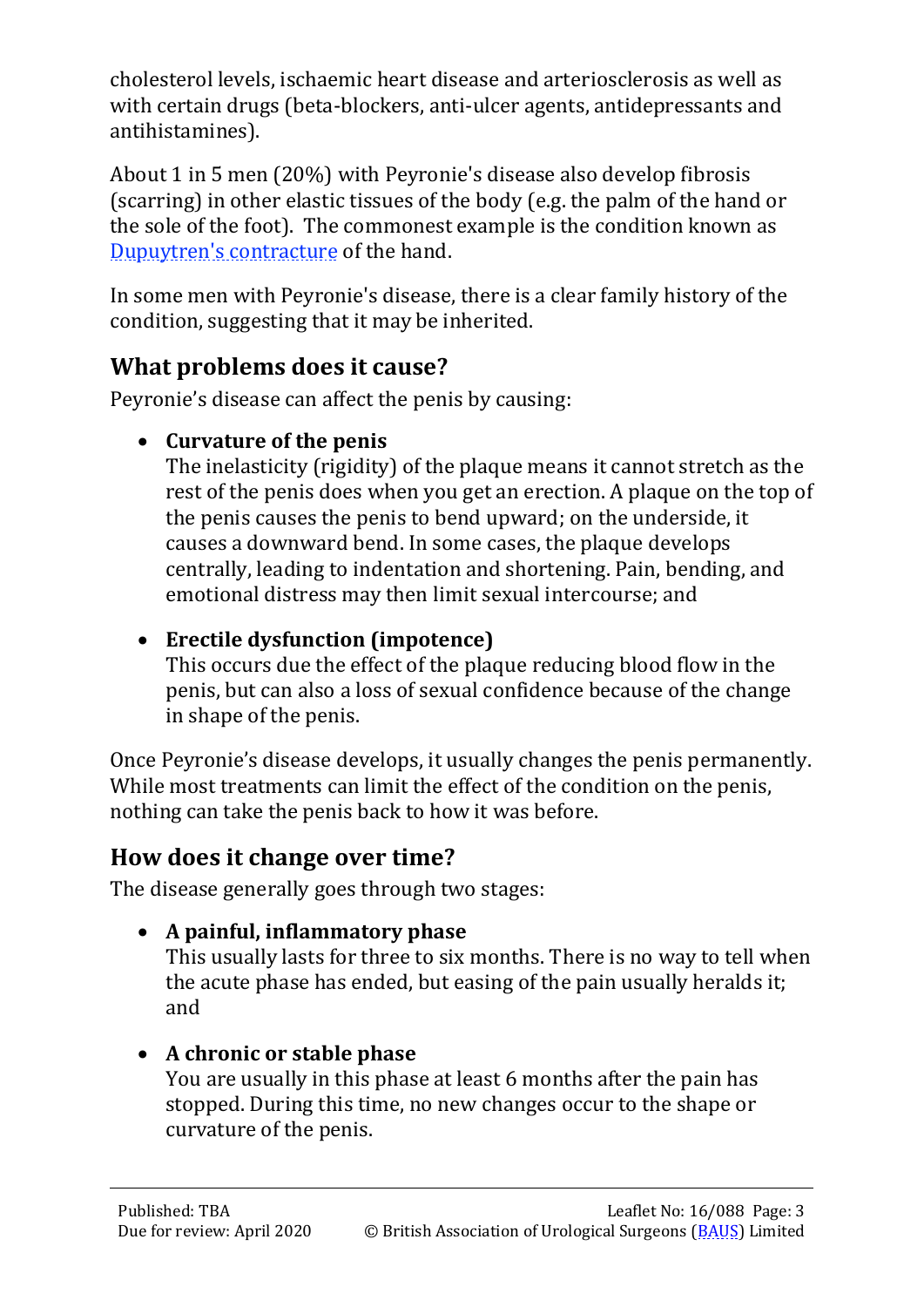In approximately 7 out of 10 men (70%) who enter the chronic phase, the disease will remain unchanged and stable. Two out of 10 men (20%) get a re-activation of the inflammatory phase, leading to more plaque development, and worsening curvature. In the remaining one out of 10 (10%), there may be spontaneous improvement in curvature without treatment. Although the plaque itself does not normally disappear completely, a new plaque can develop on the opposite side to the original one, leading to the penis straightening out.

# **Are there any effective treatments for the acute phase?**

Peyronie's disease sufferers usually seek medical attention in the acute phase because of painful erections or difficulty with intercourse.

The goal of treatment is to **keep you sexually active**. Providing education about the disease, and its likely course, is often all that is required. If there are no problems with penetration, no treatment may be needed.

### **Medical therapy**

Treatment with tablets has proved very disappointing. Nothing has been shown conclusively to make plaques disappear, or to limit their growth. Some tablets can, however, limit the pain in the early inflammatory phase, or improve the quality of the erection if that is the main problem.

Most clinicians favour one type of medical therapy over another, although the evidence for all is weak. Potassium para‑aminobenzoate (Potaba®) tablets have the best available evidence for improving pain, but are not very well tolerated.

Tablets such as [sildenafil, vardenafil, tadalafil and avanafil](http://www.baus.org.uk/_userfiles/pages/files/Patients/Leaflets/Viagra.pdf) can help by improving erectile dysfunction in Peyronie's disease, and this may be all the treatment that is required. Only generic sildenafil, however, can be prescribed on the NHS for this condition.

### **Traction devices**

Traction devices have been used during the painful, inflammatory phase to limit the development and impact of curvature.

Using a <u>vacuum erection assistance device</u> twice a day for 10 minutes (or a penile extender traction device for six hours each day) can, over a period of three to six months, help correct some of the curvature. The main advantage of these devices is that any improvement in curvature occurs without penile shortening. They do, however, require regular and dedicated use to be effective.

Funding for these devices is not usually available on the NHS and they can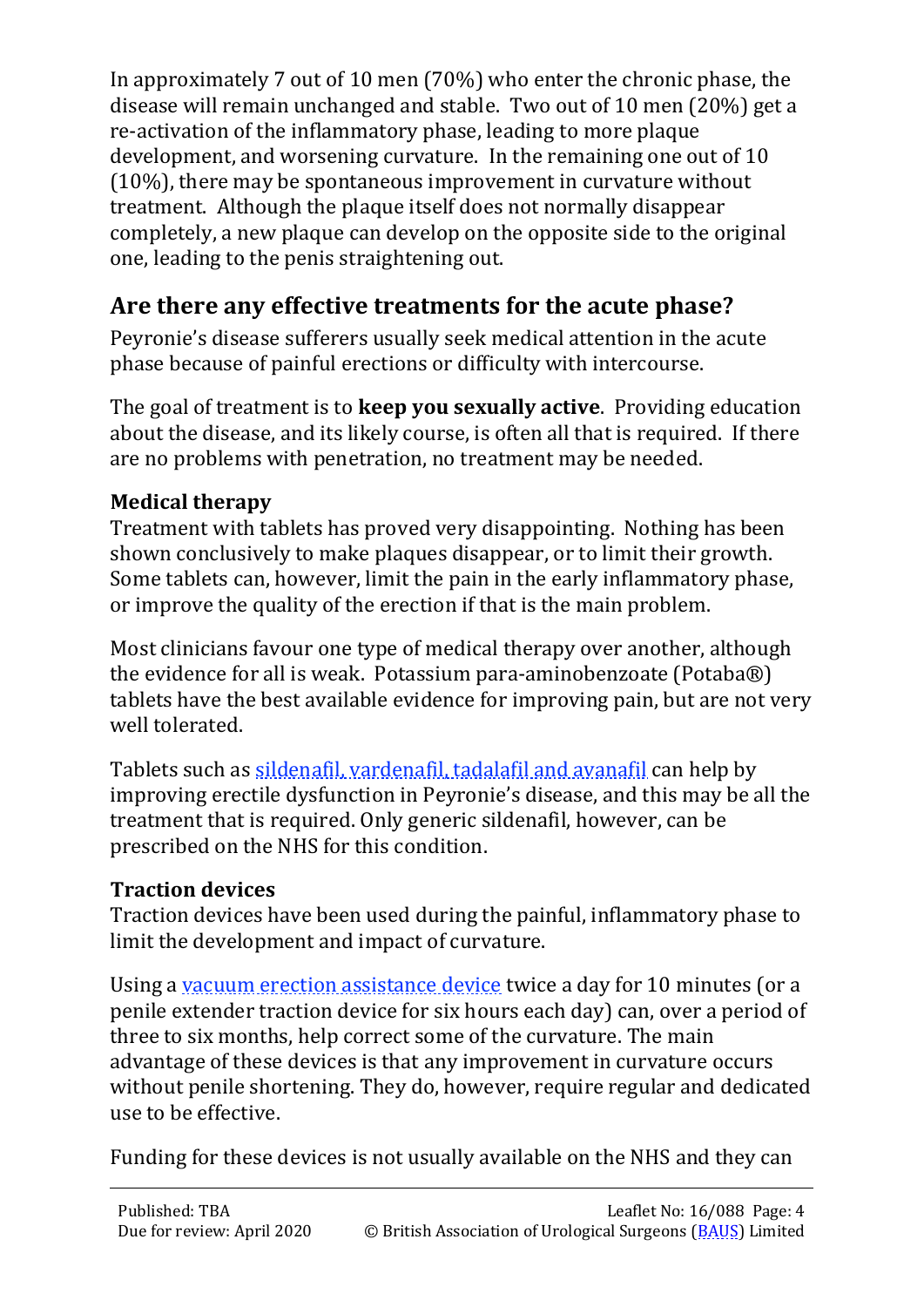cost between £150 and £400 to purchase.

# **What are the treatment options in the chronic phase?**

These can be divided into non-surgical and surgical options.

#### **Non-surgical options**

- **Vacuum or traction devices** These have been used in the chronic phase
- **Collagenase**

This is an enzyme that breaks down collagen (the main component of fibrous tissue). It is very effective in Dupuytren's contracture, but the results in the Peyronie's are less impressive. Most patients see an improvement in their curvature, the average being a reduction of 18°. It is best for those with lower levels of curvature (less than 50°), where a small level of correction avoids the need for surgery. Treatment with collagenase is not available on the NHS, and is not covered by many private insurance companies. Each injection costs approximately £600, with the current evidence from trials suggesting that between six and eight injections are needed.

#### **Surgical options**

The aim of surgery is to get the penis functionally straight penis (with less than 20° of curvature). This can be achieved by shortening the longer side of the penis (plication) or by lengthening the shorter side by cutting into the plaque and filling the gap with a graft (plaque incision and grafting).

The choice of procedure depends on:

- the degree of penile curvature:
- any additional shape change to the penis (such as "hour-glass" indentation in the contour);
- the total penile length; and
- the quality of your erections.

All <u>penile straightening operations</u> aim to correct the curvature of your penis but they can never return it to exactly the same condition as before it started to curve.

# **What operations are available in the chronic phase?**

#### **Plication of the corpora cavernosa**

Plication procedures are best for patients with good erectile function and curvatures of less than 60°. We counteract the curvature by "bunching up" the longer side, opposite to the plaque. There are many different plication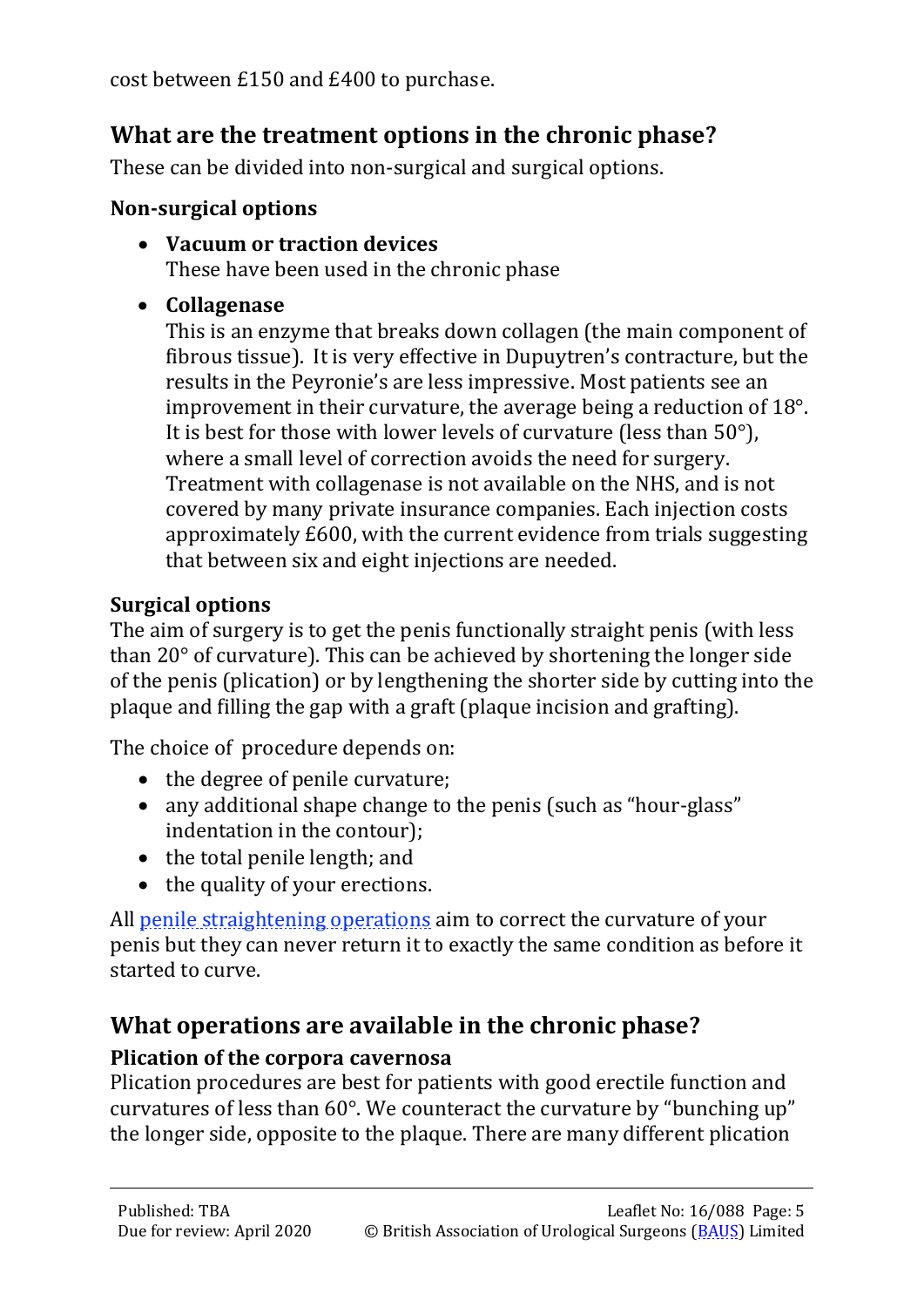techniques, but the most commonly used one is known as a **Nesbit's procedure**.

Stitches are used to bunch up the tissue; you may be able to feel them under the skin of your penis afterwards.

Plication procedures always cause a degree of penile shortening (amounting to 1 cm for every 15° of curvature corrected). They have less impact on erections and sensation than plaque incision and grafting.

#### **Plaque incision and grafting**

Plaque incision and grafting is used for men with more than 60° of curvature and good quality erections. It is more likely to affect erections and sensation than a plication operation, but will shorten the penis less.

It involves cutting into the plaque to release the scarred area, and using a graft to patch the gap. Traditionally, vein grafts were used (taken from your groin through a separate incision: the Lue procedure) but most urologists now use prepackaged, off-the-shelf grafts.

To get to the plaque on your penis, we need to lift either



the penile nerves (for an upward bend) or your urethra (for a downward bend, pictured) from the body of your penis; we replace them at the end of the procedure.

#### **Implantation of penile prostheses**

For those with any degree of curvature but whose erections are poor and have not responded to treatment with sildenafil, vardenafil, tadalafil or avanafil, [implantation of penile prostheses](http://www.baus.org.uk/_userfiles/pages/files/Patients/Leaflets/Penile%20prostheses.pdf) may be the best surgical option.

In this procedure, all abnormal tissue in the corpora cavernosa is "cored" out to allow the implants to be put inside it. The device provides the rigidity needed for penetration during sexual intercourse.

Implanting the prostheses alone is usually enough to straighten the penis. Occasionally, the penis needs to be "moulded" back into shape or grafted (as in the plaque incision and graft operation) to get it straight.